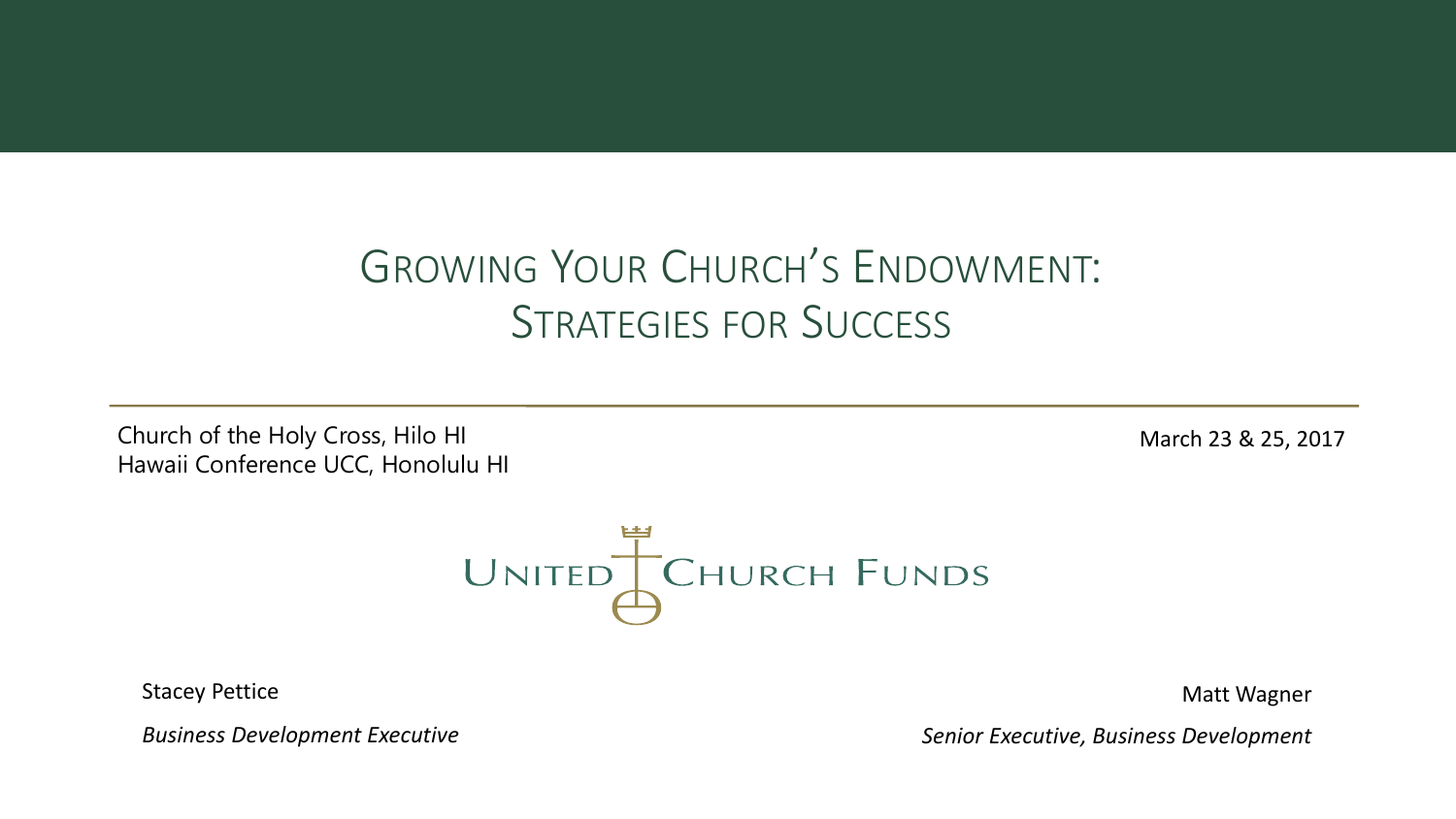# Today's Agenda



- $\triangleright$  Introduction to United Church Funds
	- $\triangleright$  UCF's role in the UCC
	- ▶ A Unique Investment Approach
- $\triangleright$  Socially Responsible Investing
	- $\triangleright$  Passive vs. Active Strategies
	- $\triangleright$  Key Initiatives
- $\triangleright$  Building an Endowment
	- **► Governance Structure**
	- $\triangleright$  Gift Acceptance Policy
	- $\triangleright$  Investment Policy
	- $\triangleright$  Distribution Policy
- $\triangleright$  Planned Giving
- Questions & Answers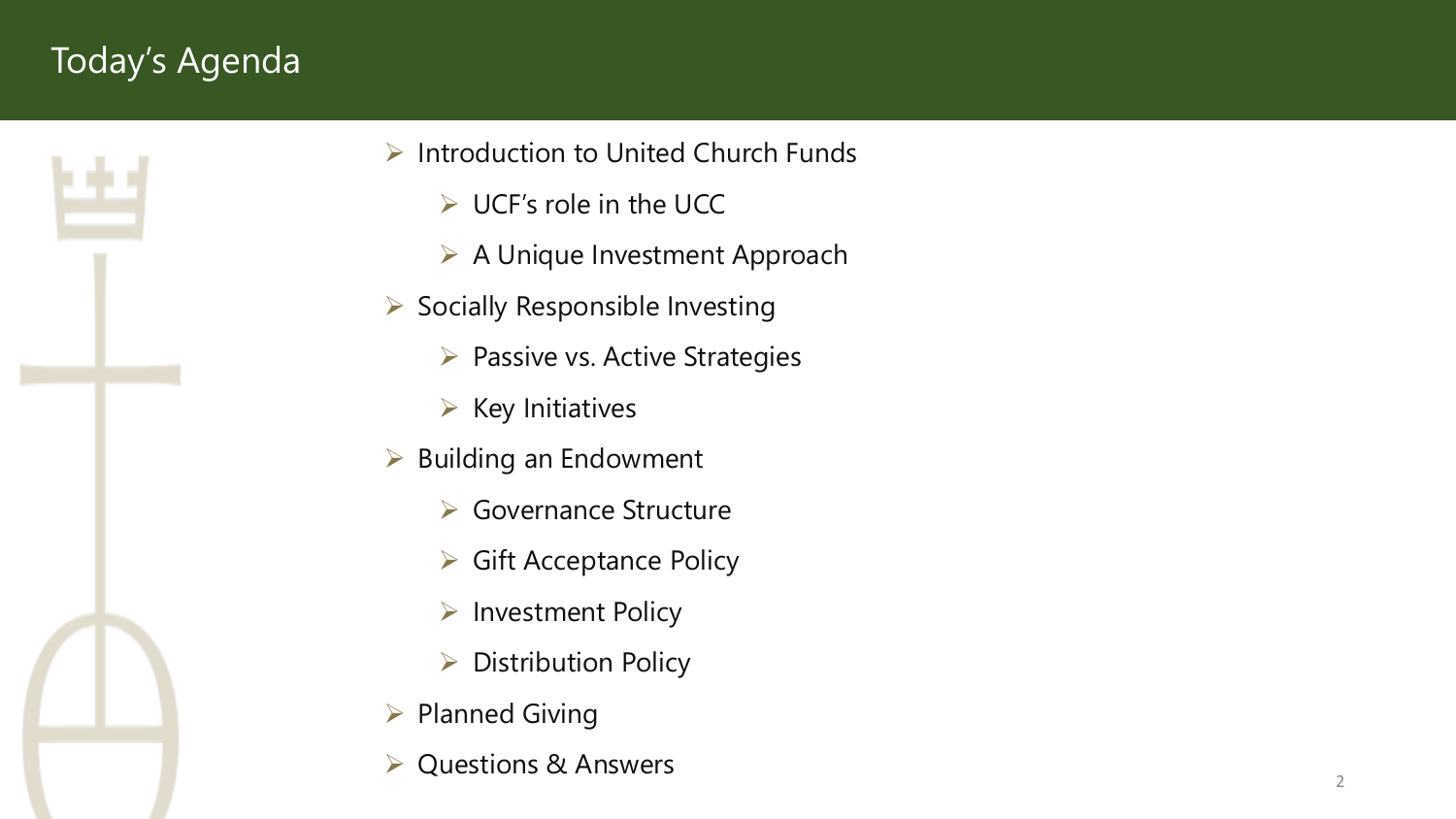### United Church Funds — Overview

- $\triangleright$  A trusted investment partner of over 1,000 local churches and ministries of the United Church of Christ
- $\triangleright$  Approximately \$750 million in assets under management
- $\triangleright$  Thirteen investment funds with socially responsible fund options
- $\triangleright$  Experienced leadership in the development, management and governance of endowments

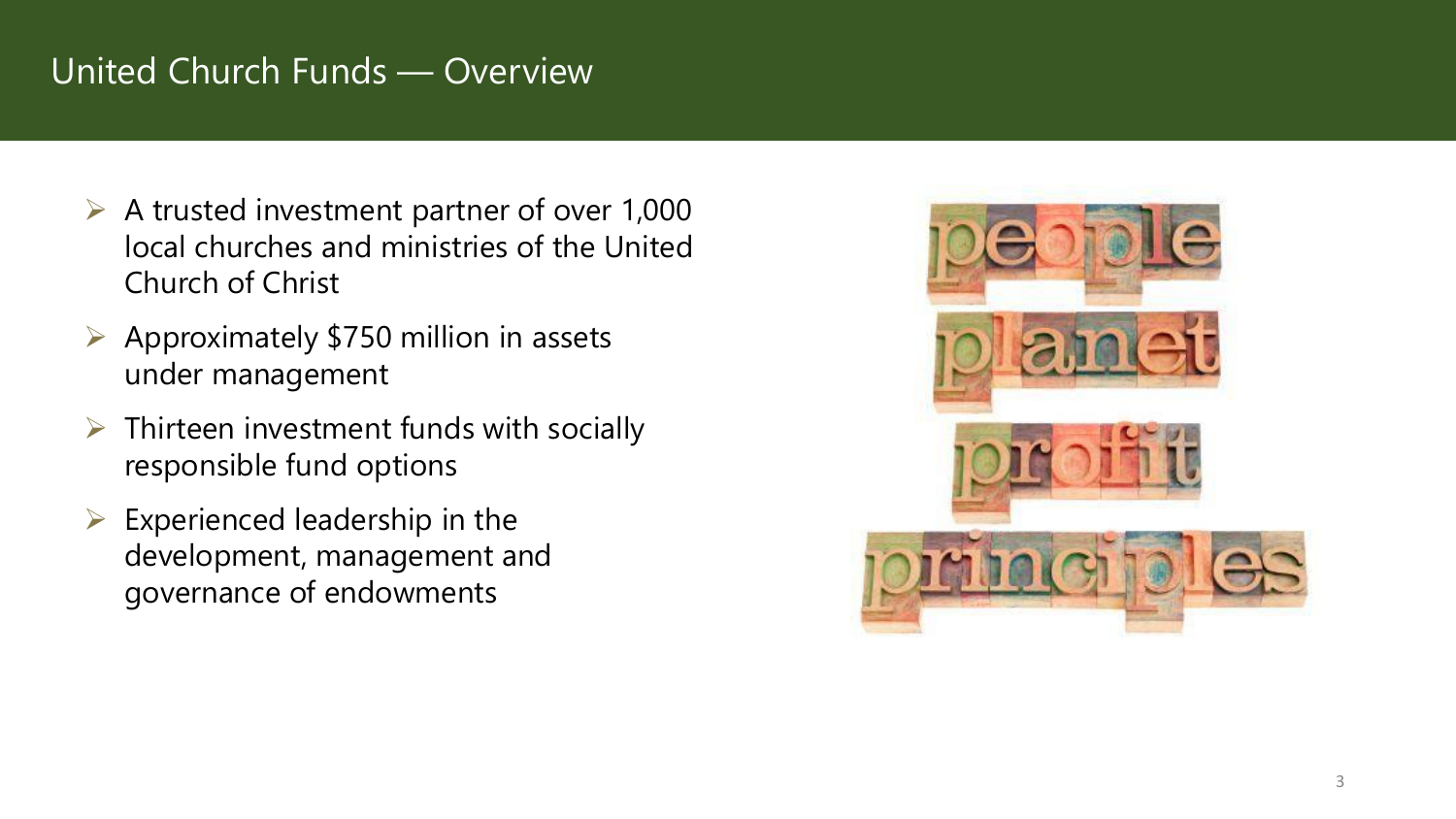### UCF Investment Process — Management

#### UCF INVESTMENT COMMITTEE

Veteran financial professionals from a variety of backgrounds volunteer their time and expertise to establish UCF's investment policy and overall strategy

#### CHIEF INVESTMENT STRATEGIST

David Klassen and his team manage asset allocation among a carefully chosen set of managers, and ensure daily oversight of UCF's portfolios

#### **FIDUCIARIES**

Board of Directors

& President

#### INVESTMENT CONSULTANT

Goldman Sachs Asset Management provides the Investment Committee and Chief Investment Strategist with manager research, due diligence and monitoring

#### INVESTMENT MANAGERS

A diversified group of managers selected for their particular expertise and experience in a given asset class or investment style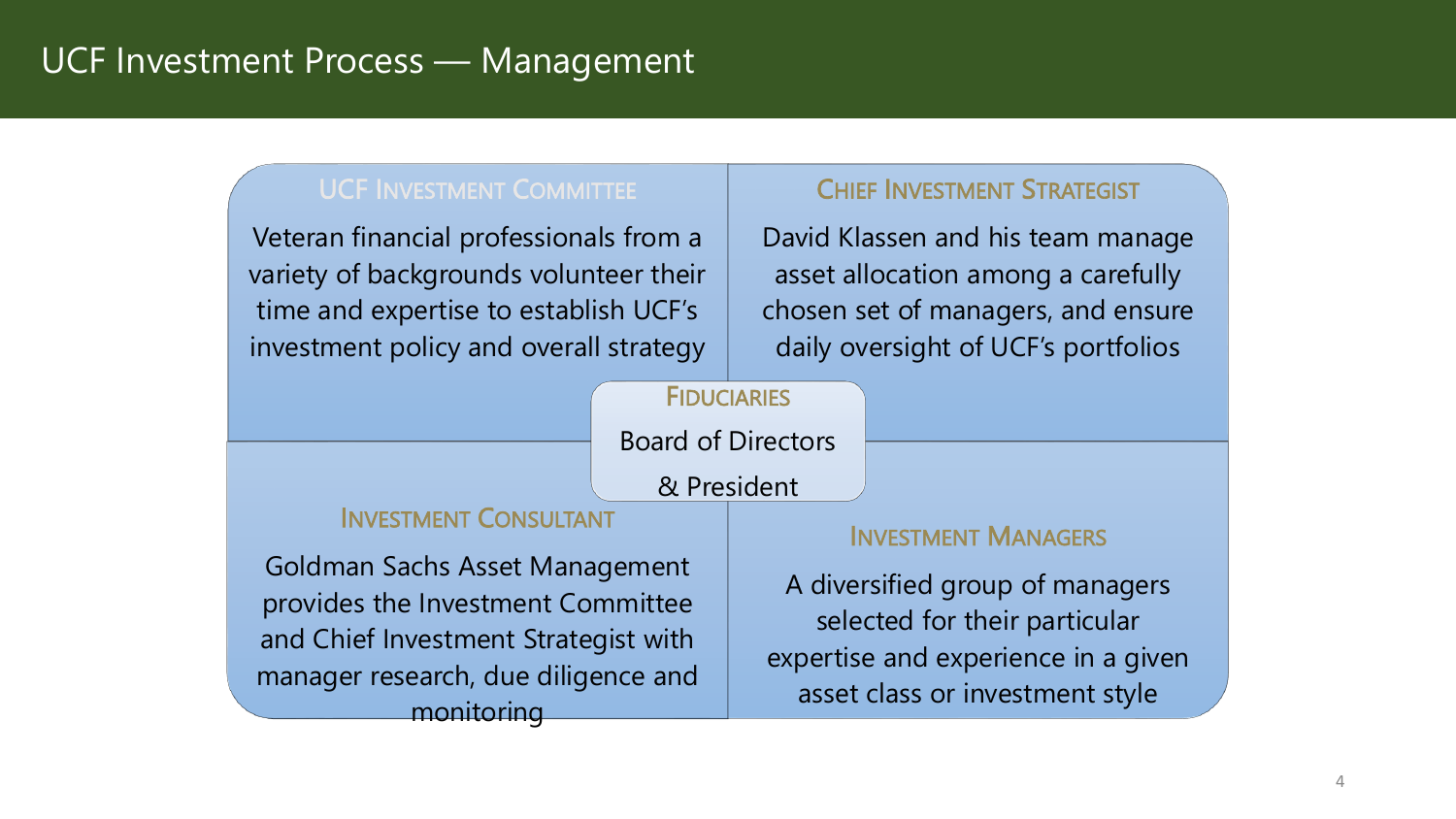### UCF's Family of Funds

- UCF offers 13 funds
	- Six actively managed funds with exposure to fixed income, domestic equity, international equity, and alternatives
	- Six funds of funds providing managed allocations with varying risk profiles
	- A money market fund
- $\triangleright$  UCF uses recognized benchmarks relevant to each fund's asset class, and creates custom benchmarks for our funds of funds, to track the performance of our funds against the market.
- $\triangleright$  UCF works to help each investor understand their risk tolerance so that they can choose funds consistent with their long -term objectives.

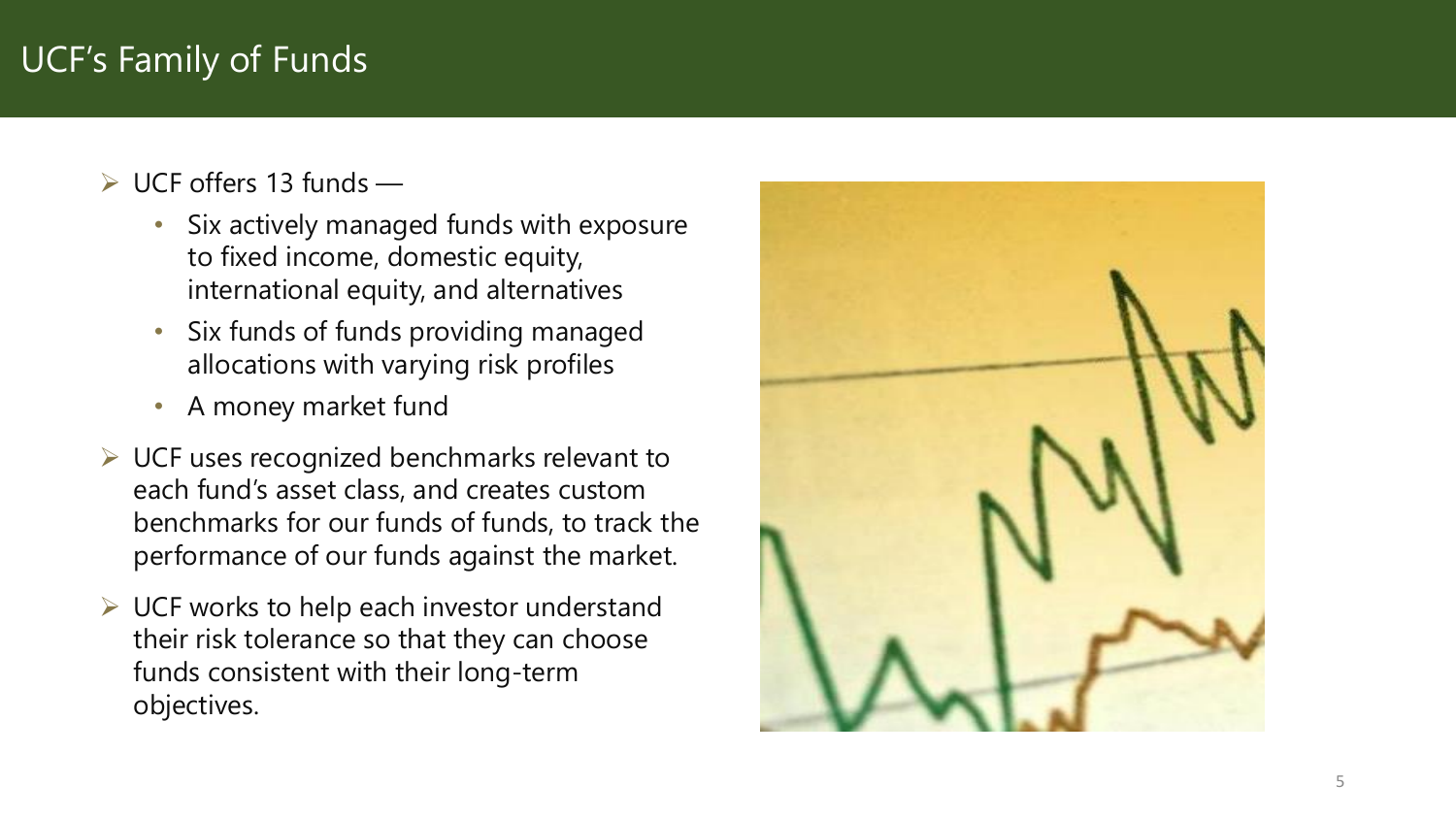### Overview of Fiduciary Standards

Who is an Investment Fiduciary?

Someone who is managing the assets of another person/entity and stands in a special relationship of trust, confidence, and/or legal responsibility. – Fi360.com

- **► 80% of liquid assets invested in US markets are managed by people with fiduciary** responsibilities.
- $\triangleright$  Approximately 5 million investment fiduciaries in the US
- $\triangleright$  Duty of Care/Loyalty vs. Suitability Standard
- Conflicts of Interest Obligation to avoid or manage/disclose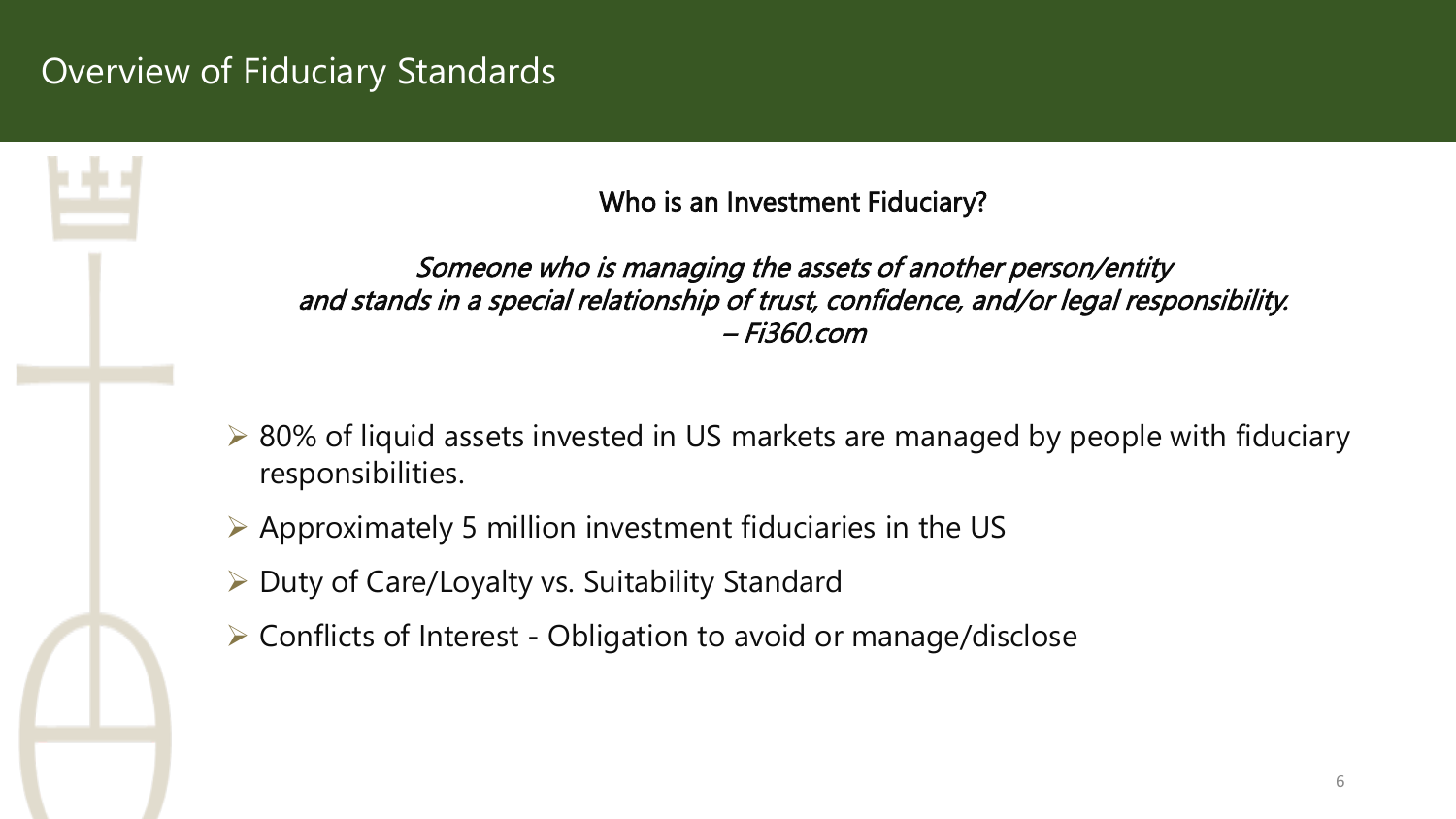### Overview of Fiduciary Standards

### 3 Groups of Investment Fiduciaries

#### 1. Investment Stewards

- Trustees, investment committee members, etc.;
- $\triangleright$  Hold all fiduciary responsibilities unless delegated to another party;
- Most are untrained and unaware of fiduciary responsibilities.
- 2. Investment Advisors
	- $\triangleright$  "Prudent Experts" giving comprehensive and continuous advice to Stewards;
	- $\triangleright$  Most untrained on fiduciary duties despite having fiduciary responsibilities.

#### 3. Investment Managers

- $\triangleright$  "Prudent Experts" who act with investment discretion over assets.
- $\triangleright$  Mutual Fund Managers, SMA managers, etc.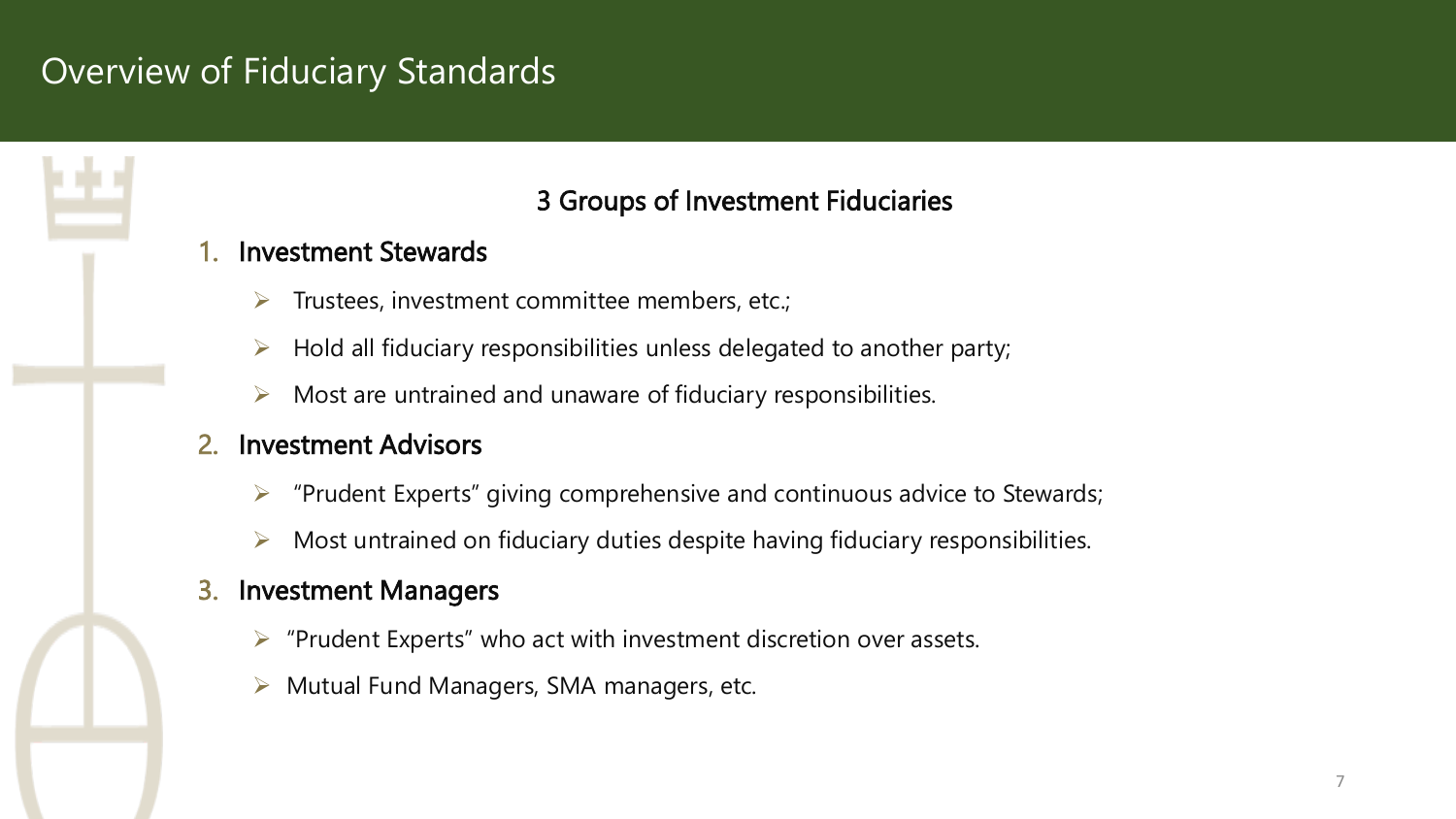### SRI & the UCC – A History

- 1969 The UCC's Council on Financial Investments is created, with a focus on SRI.
- 1971 UCC helps found the Interfaith Center on Corporate Responsibility (ICCR), with the stated goal of "…achieving socially beneficial change in corporate practice through…ownership of stock in such corporations." For over 4 decades, ICCR has been recognized as the vanguard of socially responsible investing practitioners.
- 2001 The Covenanted Ministries of the UCC invests assets with UCF, becoming UCF's largest investor and assists in establishing SRI benchmarks and practices.
- 2006 UCF collaborates with partners to found the Ecumenical Action Group for a Just Peace in Palestine/Israel.
- 2014 UCF supports and responds to the 2013 GS Resolution on Climate Change with the creation of the Beyond Fossil Fuels Fund.
- 2015 UCF co-sponsors 2015 GS Resolution on Socially Responsible Investing.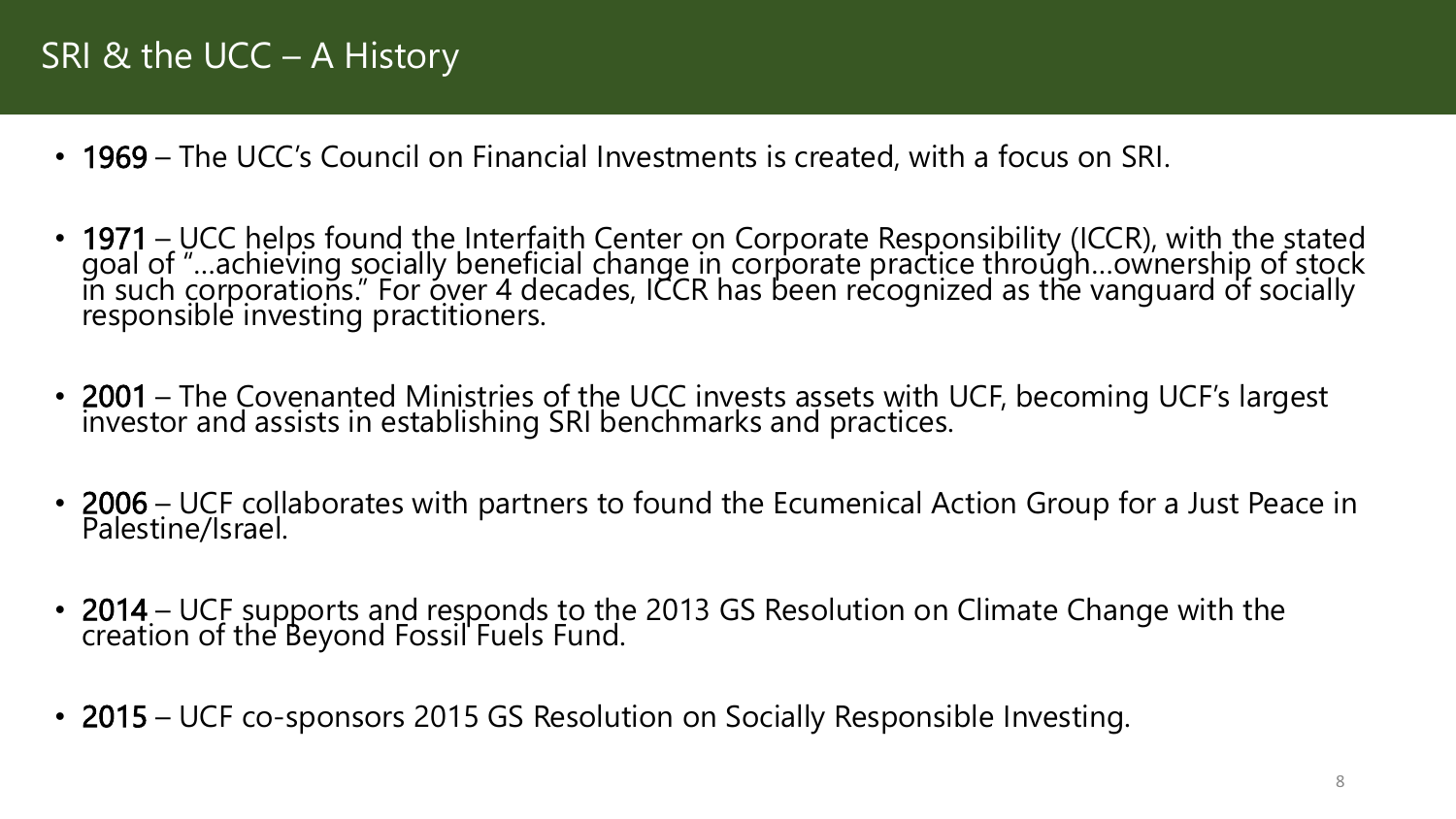### Social Responsibility - a Multi-Faceted Approach



 Corporate Engagements & Resolutions Encouraging better policies & practices from companies in which UCF is a shareholder

 $\triangleright$  Collaboration with Key Partners Amplifying our voice by partnering with other faith-based asset managers

 Investor Initiatives Providing feedback to the market place

 Proxy Voting Consistent with UCC values & goals

### Screened Portfolios

Excluding tobacco, alcohol, gambling, military weapons, coal and tar sands companies, and human rights violators in Occupied Palestinian Territories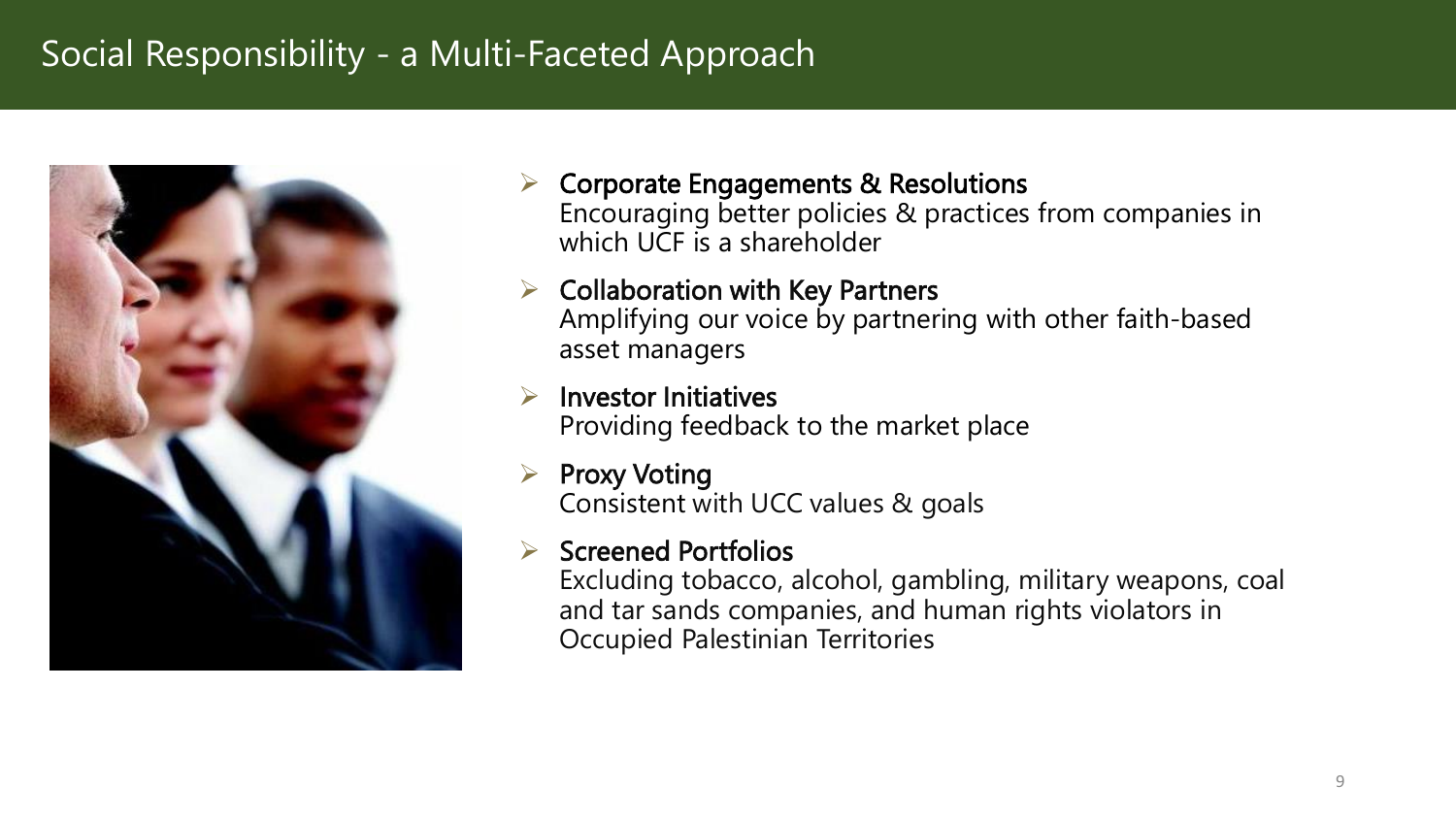### Social Responsibility - Leveraging Partnerships



- $\triangleright$  Faith-based investors collaborating for just capital systems, representing more than \$100B AUM
- The United Church of Christ is recognized as a founding member of ICCR, UCF continues to take an active part in the governance of ICCR

# Principles for<br>Responsible

- Global investors and servicers representing \$59T AUM
- United Church Funds is a longtime signatory of the United Nations Principles for Responsible Investment, and received an "A" on its overarching approach in its most recent UNPRI assessment



- USSIF provides a vital avenue for investors to make sure that responsible investors' interests are protected, from a regulatory and legislative perspective
- United Church Funds' membership in USSIF provides us access to large US investors, consultants and servicers focused on responsible investment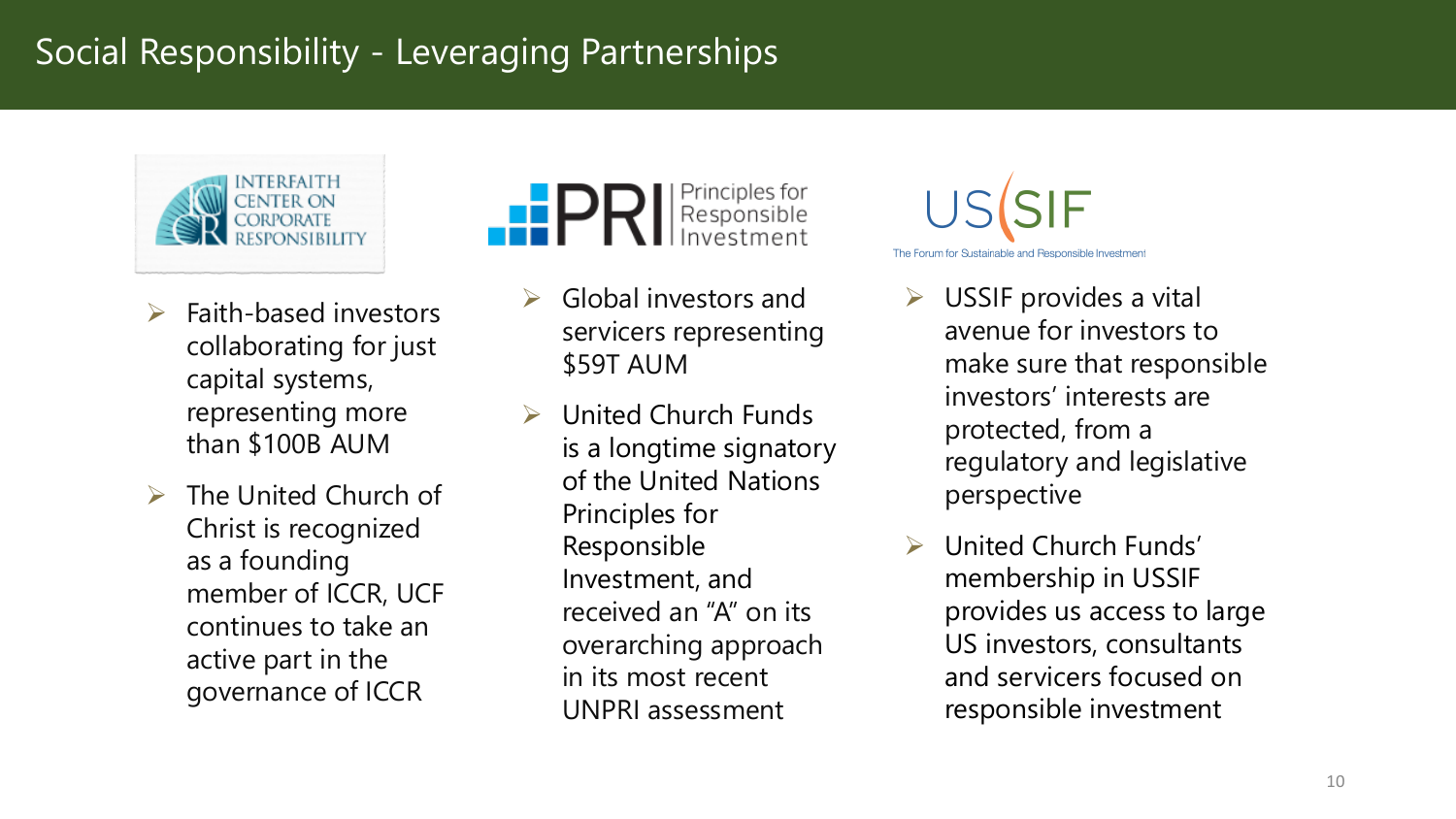### Social Responsibility - Sample Engagements & Initiatives

- **Emissions Reduction** Encouraging companies to lessen CO2 emissions and increase energy efficiency to keep global warming under 2-degrees Celsius.
- $\triangleright$  Responsible Lending Financial institutions must evaluate whether their lending practices are predatory
- Reasonable Drug Pricing Life-saving drugs for diseases like malaria, TB, and HIV should be priced for the common good. How can pharmaceutical companies continue to evaluate their pricing policies?

#### Recent Win

UCF is proud to have been part of a coalition of investors seeking that Marathon Petroleum update its policies to be inclusive of the rights of indigenous people. Marathon Petroleum intends to be a partner organization in the Dakota Access Pipeline. Improper risk assessments for pipelines and other projects can lead to work stoppages and losses. Holistic human rights policies and assessments can help prevent such losses.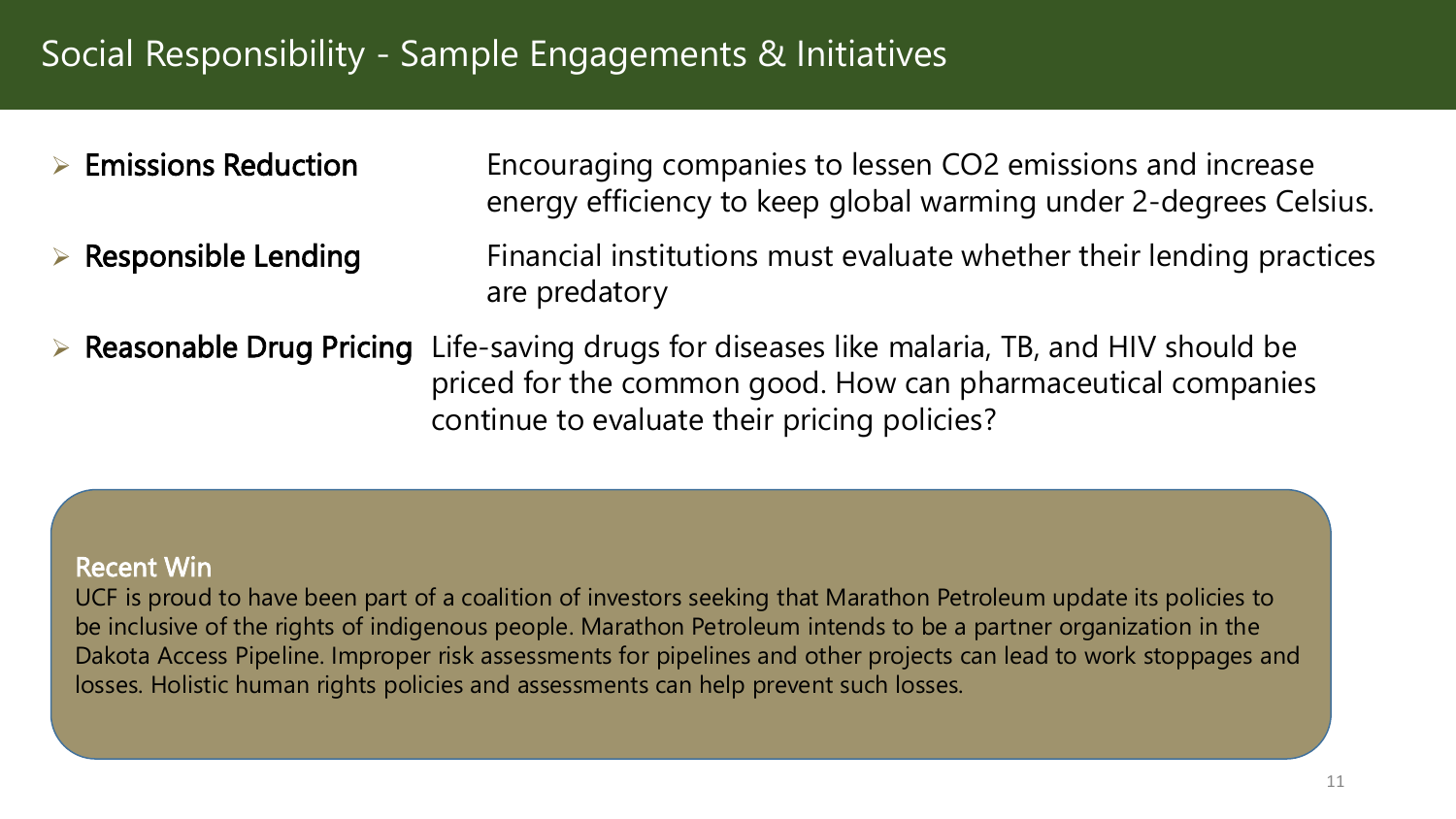### UPMIFA & Investor Conduct

- Duty of Loyalty acting solely for the organization's benefit
- Delegation Responsibility of Stewards to prudently select and monitor Investment Advisors and Managers.
- $\triangleright$  Fees Obligation to manage costs as "fair and reasonable" for the services provided, but not necessarily to rely on the least expensive management option

### $\triangleright$  Portfolio Oversight

- Standards for risk-adjusted performance
- $\triangleright$  Asset Allocation Guidelines
- $\triangleright$  Diversification and Re-balancing requirements
- Utilizing investments that suit the portfolio (SRI)

An institution shall act in good faith, with the care that an ordinarily prudent person in a like position would exercise under similar circumstances.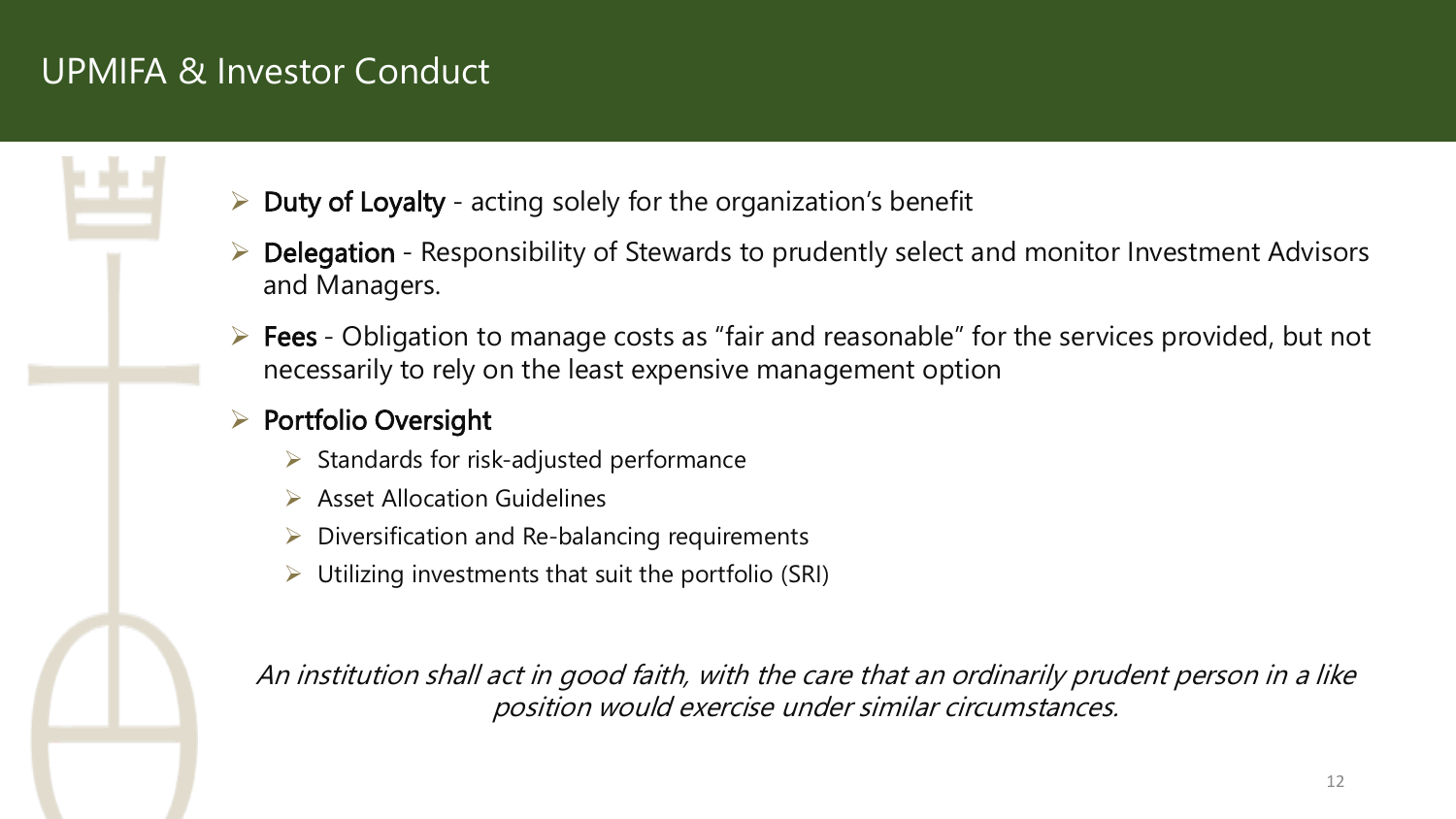### 7 Precepts of Fiduciary Excellence

- 1. Know the standards, laws, and applicable trust provisions
- 2. Diversify assets to match the risk/return profile in the Investment Policy Statement
- 3. Prepare the Investment Policy Statement
- 4. Delegate to 'Prudent Experts', and document due diligence on selection of same
- 5. Control and account for investment expenses
- 6. Monitor the activities of "Prudent Experts", and document due diligence and actions on reviews.
- 7. Avoid conflicts of interest when possible, and always avoid prohibited transactions. If conflicts of interest are unavoidable, document in detail and communicate to all parties.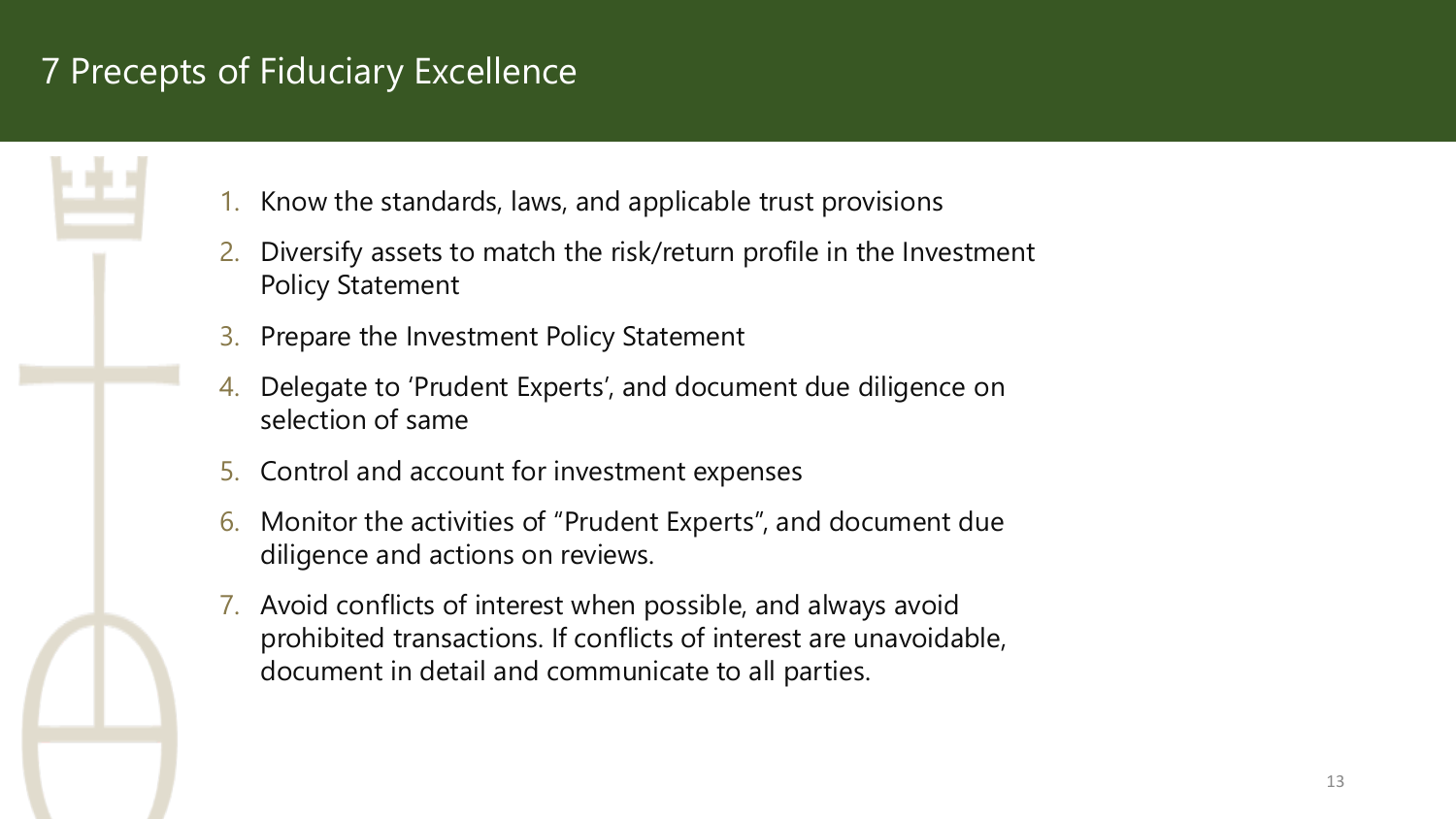# Components of An Endowment Policy Statement (EPS)



#### Endowment Policy Statement

Section 1: Governance Section 2: Gift Acceptance Policy Section 3: Investment Policy

Section 4: Distribution Policy

### **Resources**

- $\triangleright$  Endowment Policy Handbook
- $\triangleright$  Sample templates from UC Funds
- $\triangleright$  Planned giving (beginning 2015)
- $\triangleright$  ucfunds.org

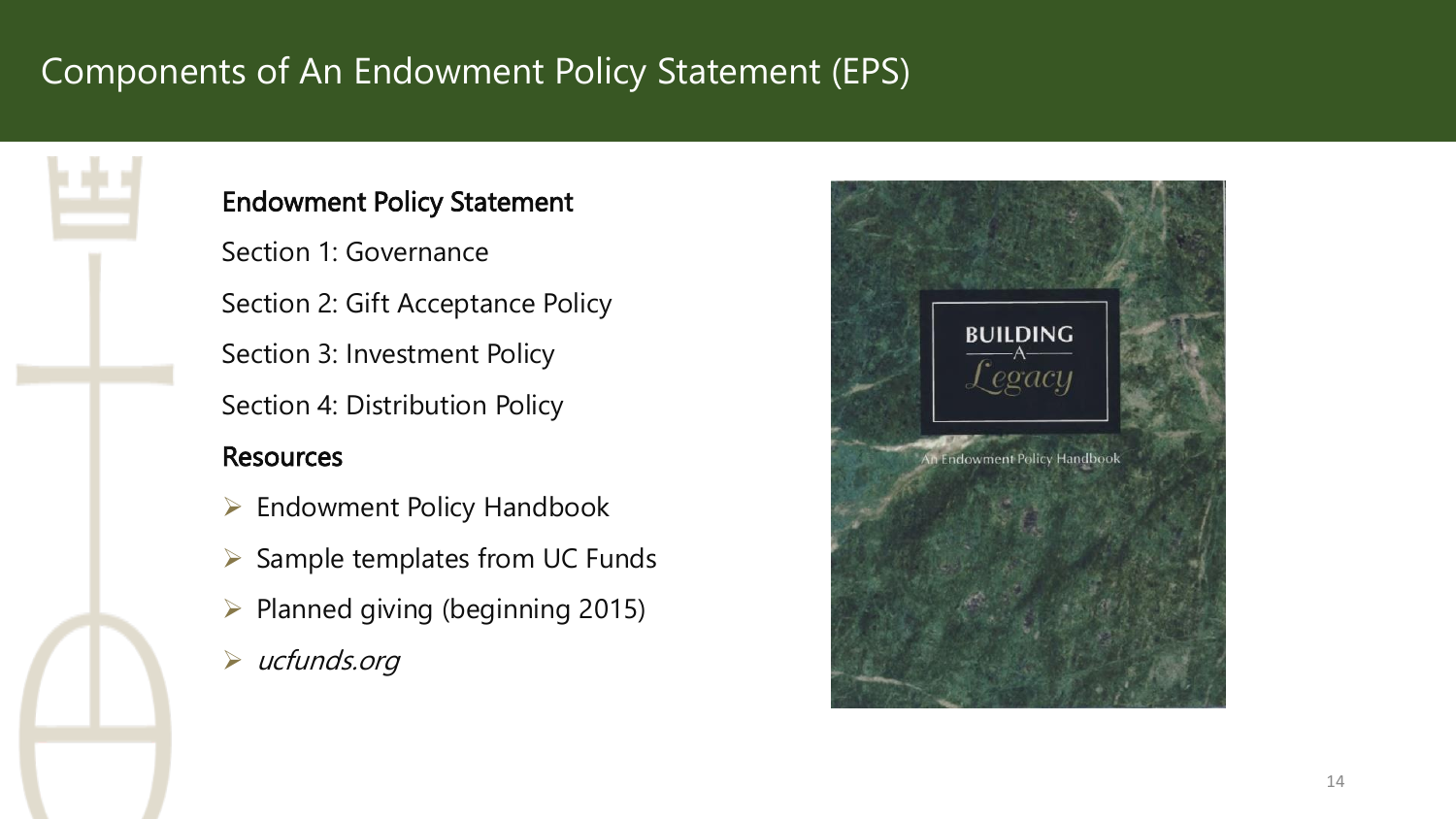# Building an EPS - Good Governance & Fiduciary Responsibility

#### Section 1: Governance of Assets

- $\triangleright$  What documents govern activities?
	- $\triangleright$  Charter, By-Laws, Laws, Trust Documents
- $\triangleright$  What committee is tasked with managing the endowment or the long-term investable assets of your church or ministry?
	- $\triangleright$  Endowment / Investment / Stewardship Committees
	- $\triangleright$  Church Council, in appointing members, inherits fiduciary responsibility
- $\triangleright$  How are people elected/appointed to this committee?
	- $\triangleright$  Terms of service
- $\triangleright$  What skills do you look for in church members (or others) who comprise the governing committee?

### Any person serving on the governing committee has a fiduciary

responsibility under UPMIFA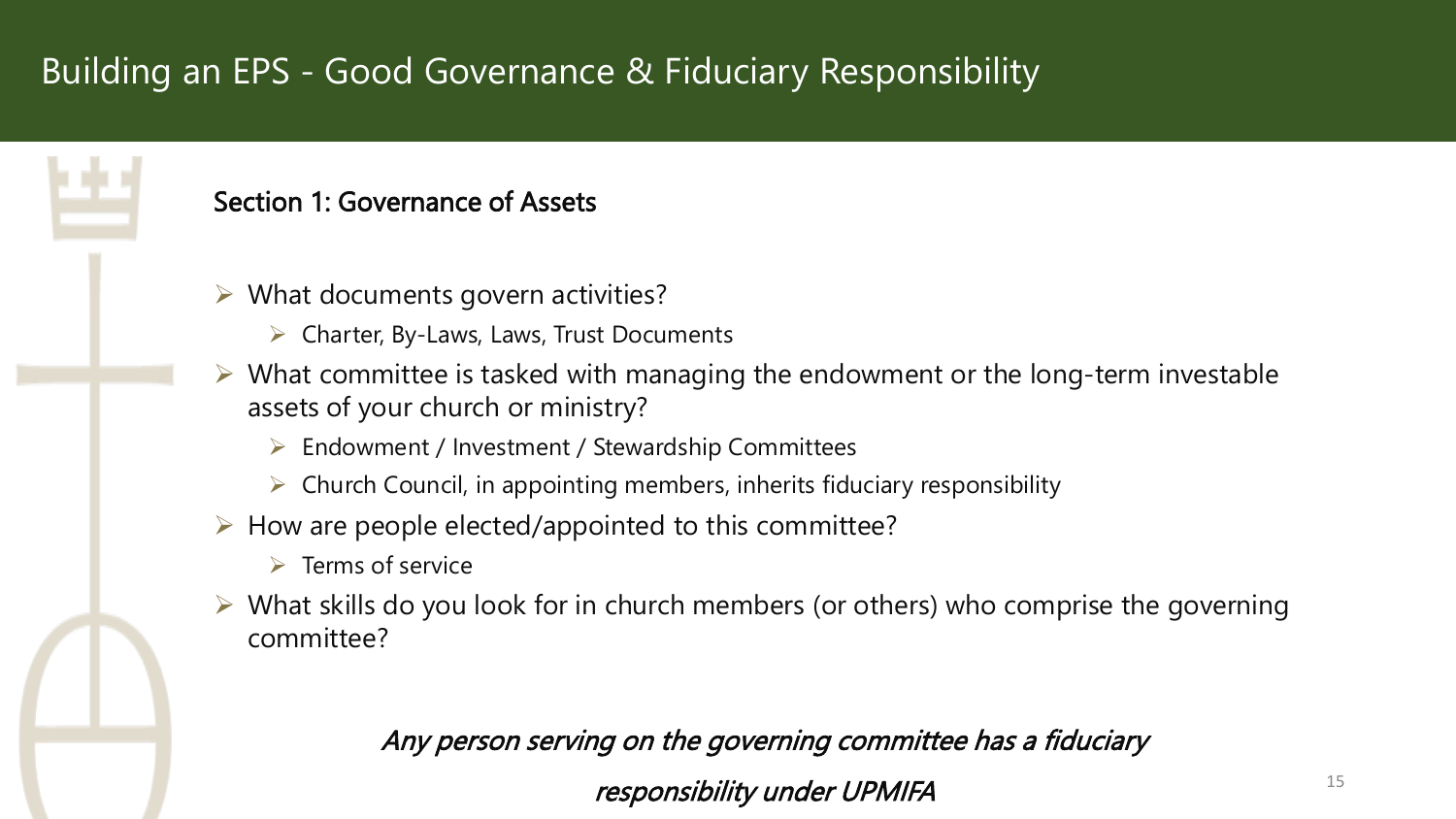# Building an EPS - Funds Governed by Your Policy



- $\triangleright$  Permanently Restricted
- Unrestricted Funds
	- Operating
	- Reserves
	- **Board-designated**

Donor or organization imposes restrictions on timeframe, distribution use, or investments

Membership or board makes decisions limited only by legal requirements of 501c3 status

Donor restrictions must be written instructions accompanying the gift, or in the solicitation materials used to raise money (eg, campership or building fund campaigns)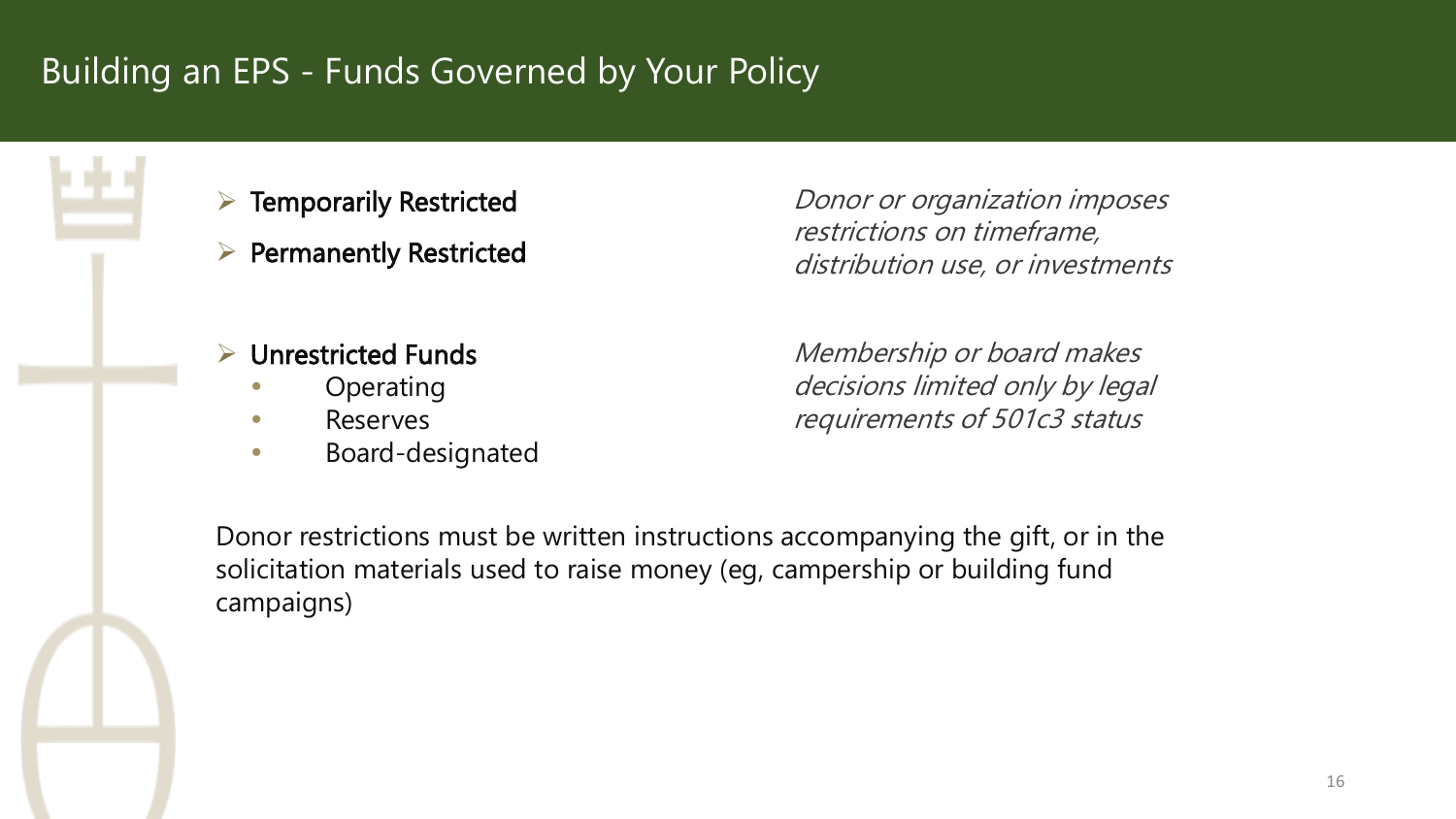# Building an EPS - Gift Acceptance Policy



#### Section 2: Gift Acceptance

We joyfully accept your gift, but we reserve the right to manage the types of gifts we receive and the methods by which we receive them.

#### Donor Communication

- $\triangleright$  Expresses to potential donors the types of gifts most useful to the organization
- $\triangleright$  Creates opportunities to fund specific missions and ministries.
- $\triangleright$  Sets rules for amounts to qualify for naming or restrictions.

### $\triangleright$  Fiduciary Protections

- $\triangleright$  Gifts of non-liquid assets may require excessive resources to liquidate or transition to meet the requirements of the IPS.
- $\triangleright$  Some gifts require too much effort to manage relative to the value, or place restriction not suitable to the core mission.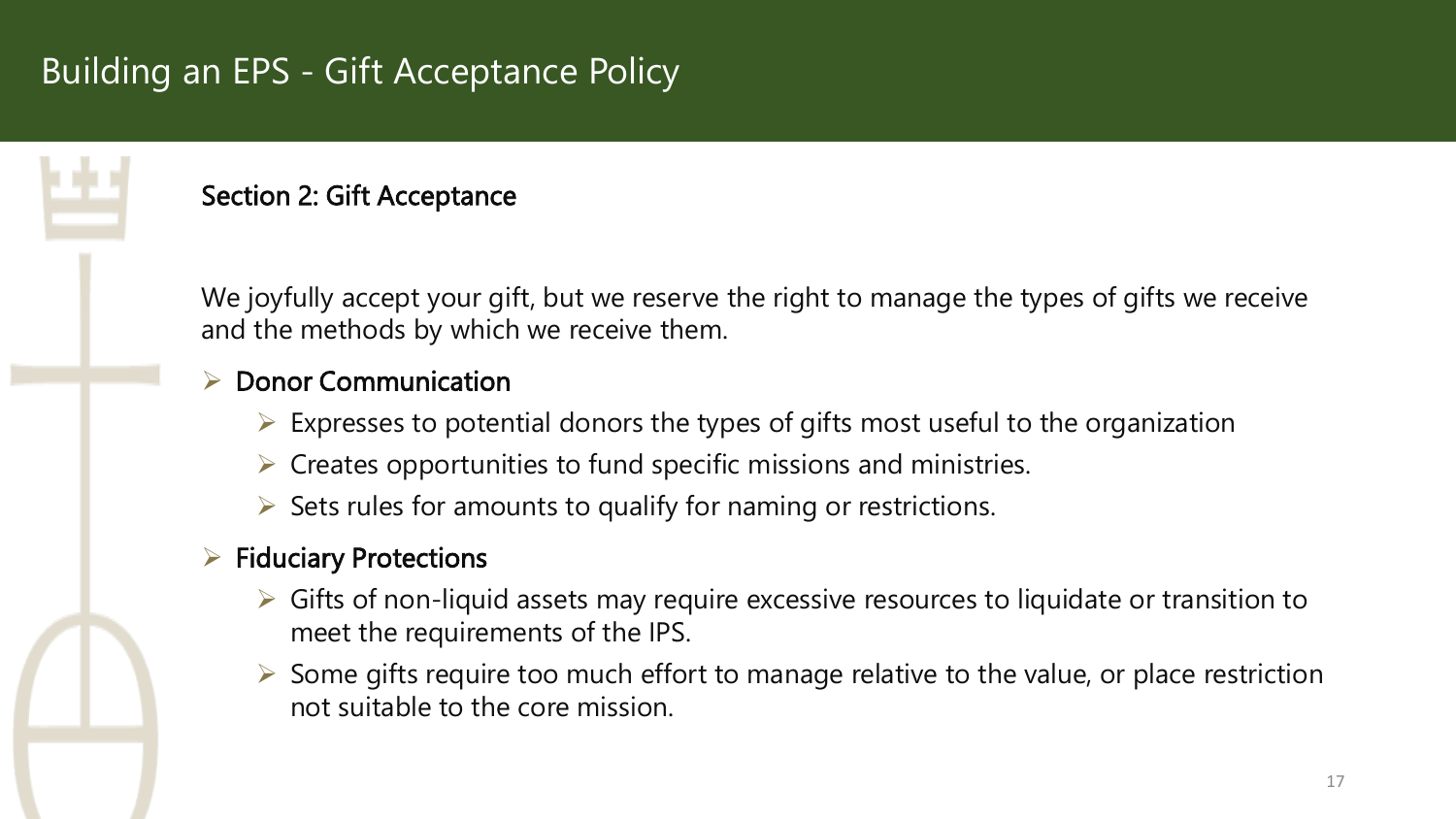# Building an EPS - Investment Policy



#### Section 3: Investment Policy Statement (IPS)

- $\triangleright$  The Business Plan of the Portfolio The most important function of a Steward is to build and review the IPS
- Must contain sufficient detail to define, implement, and monitor the investment strategy, but…
	- $\triangleright$  Not so detailed as to require constant revisions or;
	- $\triangleright$  Become impossible to implement by Investment Advisors and Investment Managers
- $\triangleright$  Look to the 7 Global Precepts of Fiduciary Excellence for a Guide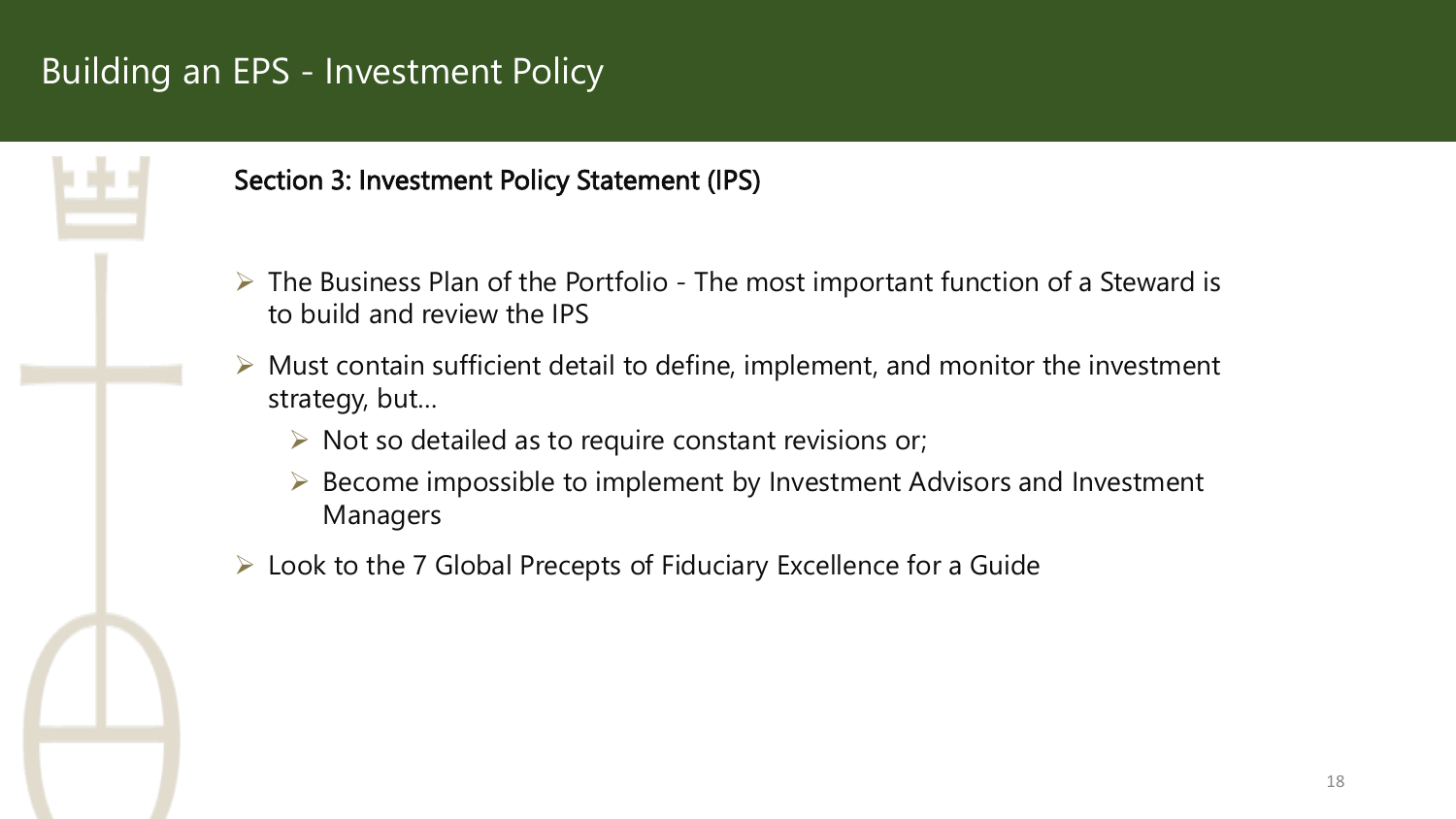# Building an EPS - Investment Policy

Benefits of an Investment Policy Statement

### Donor Communication

- $\triangleright$  Provides implementation guidance on estate planning
- $\triangleright$  Re-assures potential donors of investment stewardship

### Fiduciary Protections

- $\triangleright$  Prevents "Monday Morning Quarterbacking" by future investment committees
- $\triangleright$  Keeps the investment process and strategy intact during volatile markets
- $\triangleright$  The Fiduciary File meeting minutes, details on discussions and actions taken related to the portfolio.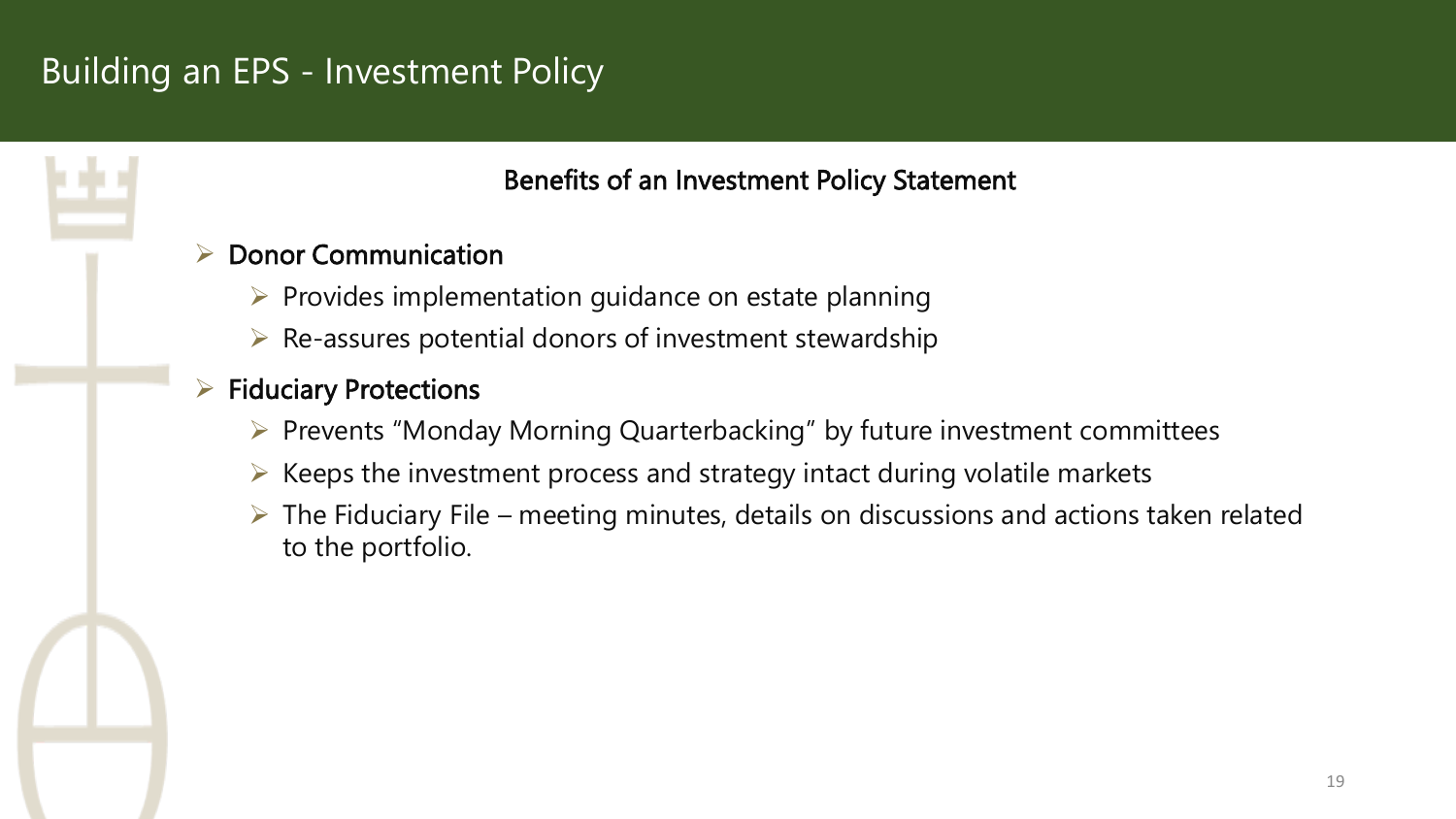# Building an EPS – Sample Outline of an Investment Policy



### Sample Investment Policy Outline

- **Executive Summary**
- 2. Roles & Responsibilities
	- **▶ Investment Committee**
	- $\triangleright$  Investment Advisor / Consultant
	- $\triangleright$  Custodian
	- $\triangleright$  Investment Managers (if SMAs are used)
- 3. Asset Allocation & Re-Balancing Parameters
	- $\triangleright$  Time Horizon
	- $\triangleright$  General Investment Strategy
	- $\triangleright$  Risk Profile
	- $\triangleright$  Return Expectations
	- $\triangleright$  Socially Responsible Investing strategies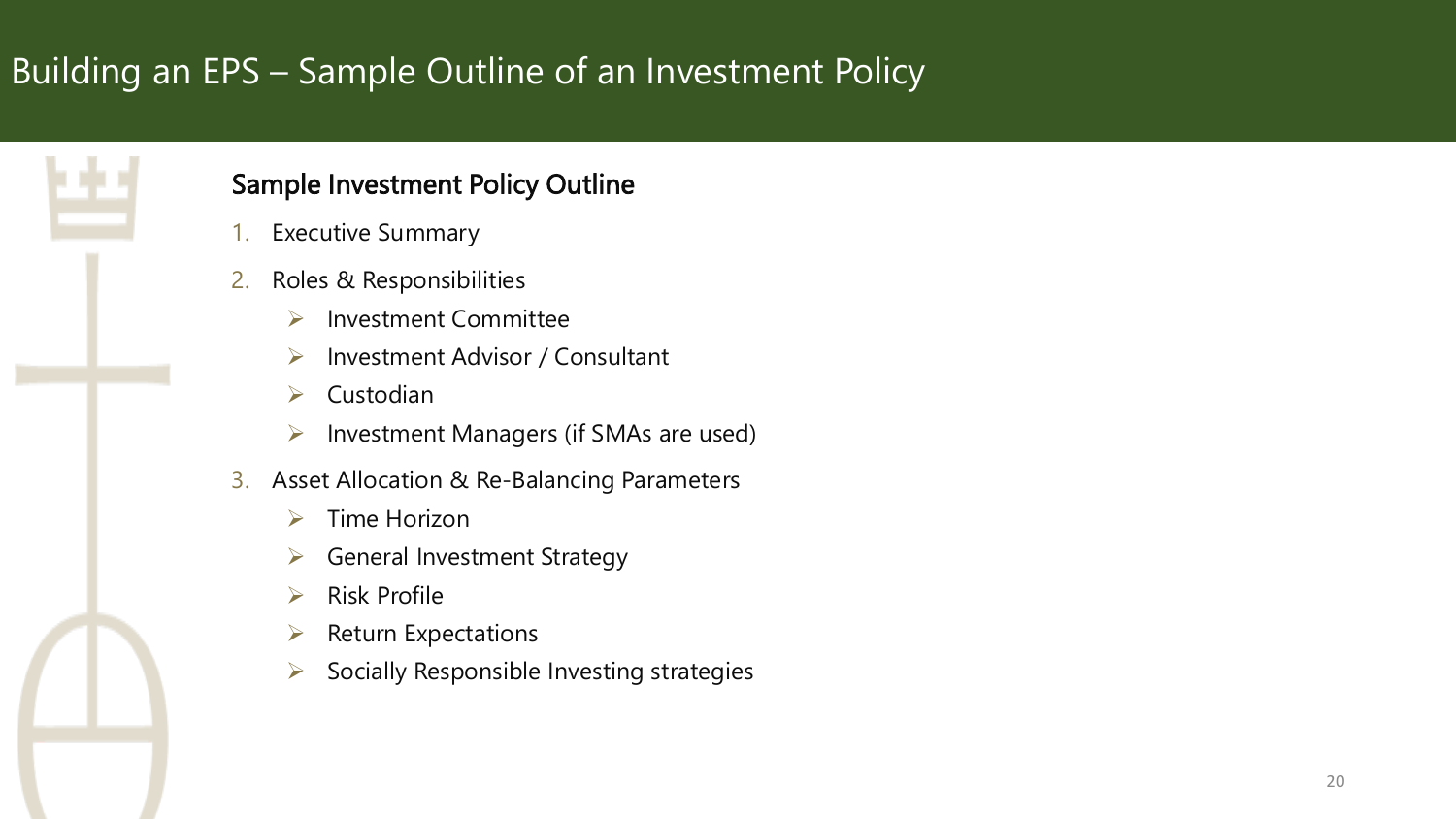# Building an EPS – Sample Outline of an Investment Policy (cont'd)



### Sample Investment Policy Outline (continued)

- 4. Due Diligence Procedures
	- Selection Process for Prudent Experts
	- $\triangleright$  Assessments of Delegated needs and services
- 5. Monitoring Guidelines for Prudent Experts
	- $\triangleright$  Review Process for performance and services
	- $\triangleright$  Watch-List parameters
- 6. Attachments and Addendums
	- $\triangleright$  Relevant documents

All Due Diligence processes for selecting and monitoring of Prudent Experts should be:

- $\triangleright$  The same for selection and monitoring, and consistently applied
- Quantitative and Qualitative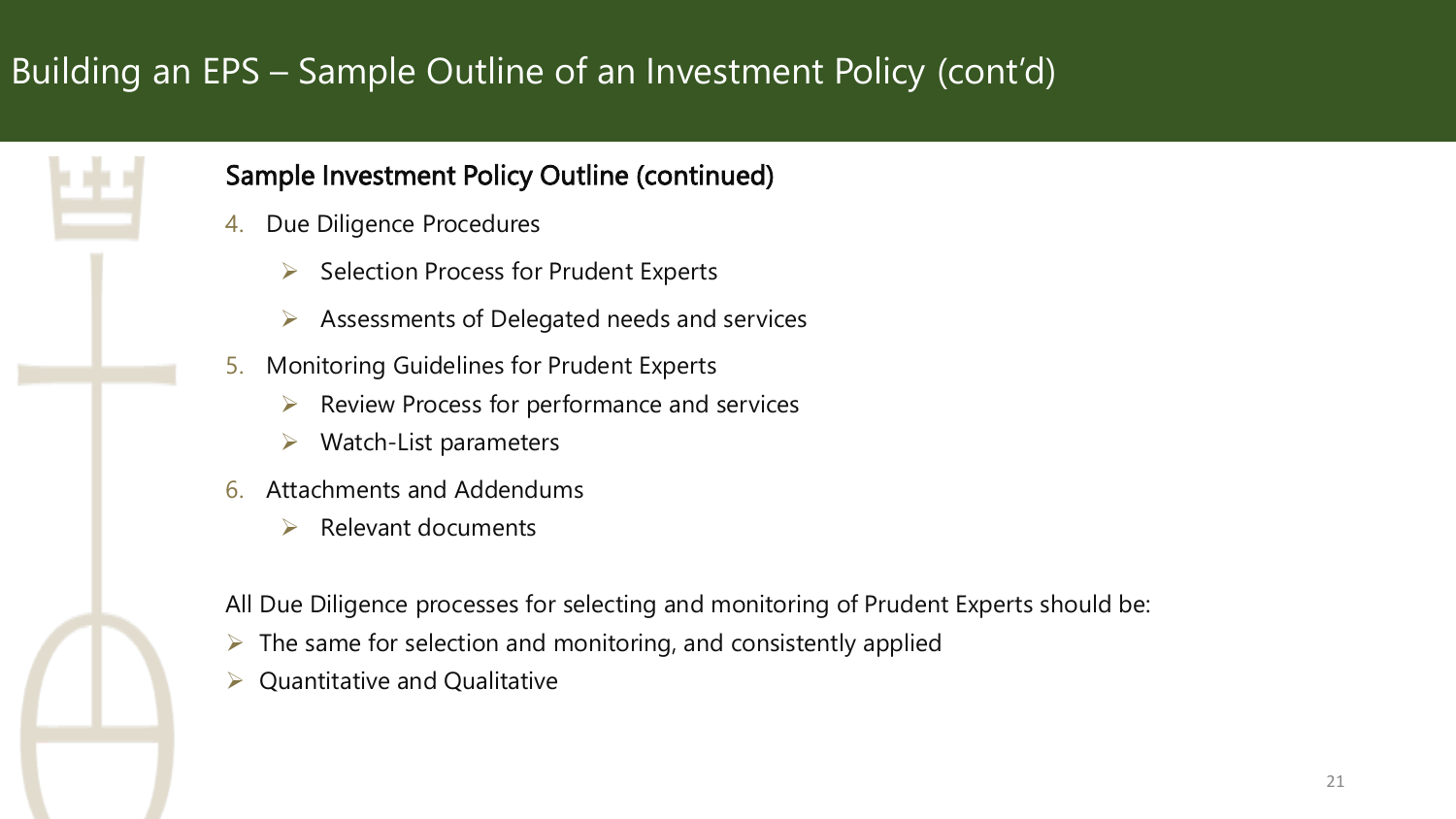# Building an EPS - Distribution Policy



### Section 4: Distribution Policy

A spending policy outlines the parameters by which funds are distributed to mission, ministry or other purposes.

### Donor communication

- $\triangleright$  Educates potential donors on opportunities to fund core ministries
- $\triangleright$  Communicates the prudent distribution method
- $\triangleright$  Sets parameters for spending patterns and distribution uses.

### $\triangleright$  Fiduciary Protection

- $\triangleright$  Disbursements are made in accordance with the spending policy, not the wishes of the governing committee.
- $\triangleright$  Policies must be reasonable relative to the market and consistent with the Investment Policy's anticipated return.
- $\triangleright$  Prevents excessive distributions and fiduciary liability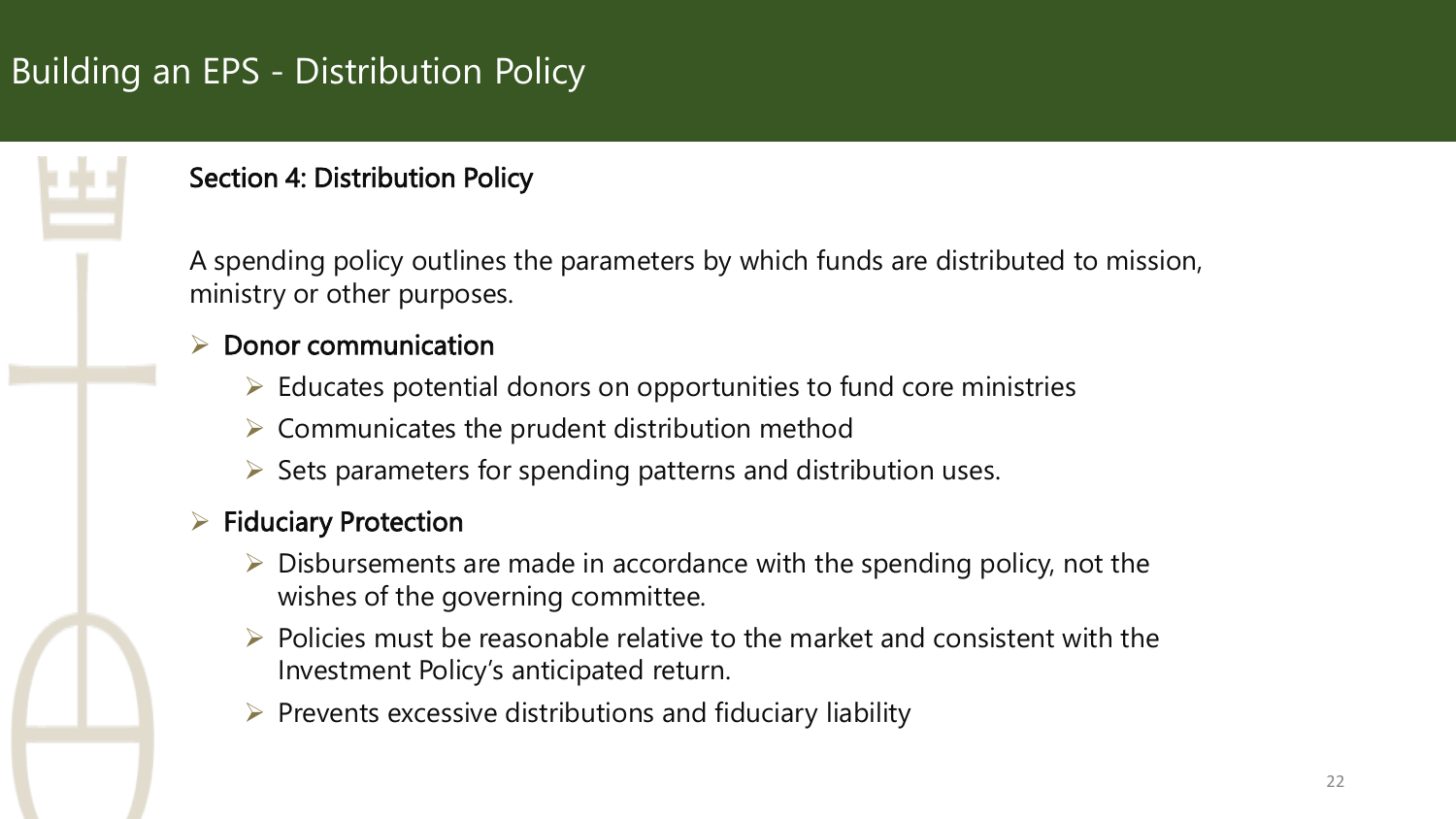# Building an EPS - Review and Summary

As a Fiduciary and Steward, you should:

- 1. Follow the 7 Precepts of Fiduciary Excellence
- 2. Consistently apply practices, grounded in principles and guided by laws and governing documents
- 3. Delegate to prudent experts, but know that delegation doesn't equate to a release of full fiduciary responsibility
- 4. Don't be afraid to self-assess, or use UCF as a resource for outside assessment
- 5. Be an ambassador for your endowment and fiduciary practices in order to grow your assets through new gifts

"Leadership is practical not so much in words as in attitudes and actions." – Harold S. Geneen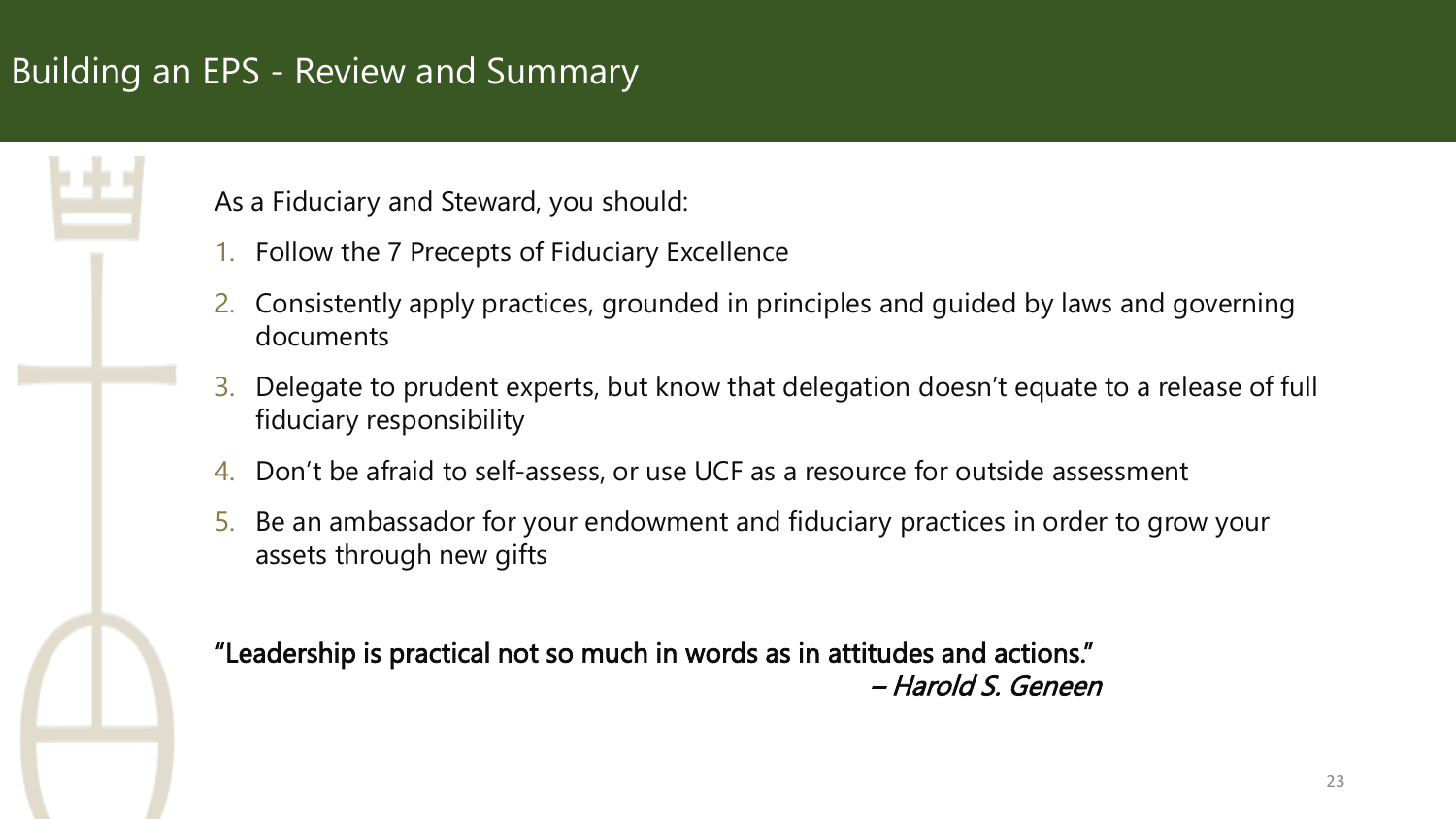### Building a Legacy — Supporting Planned Giving

- $\triangleright$  Unlike a commercial broker or bank, UCF stands ready to be your trusted partner to grow your endowment by helping your church create new gift opportunities
- $\triangleright$  UCF supports local churches and ministries as they develop endowment programs, providing educational resources and assisting churches as they grow their legacies
- $\triangleright$  Since the inception of the UCC's planned giving program, United Church Funds has served as the fiscal agent of the program